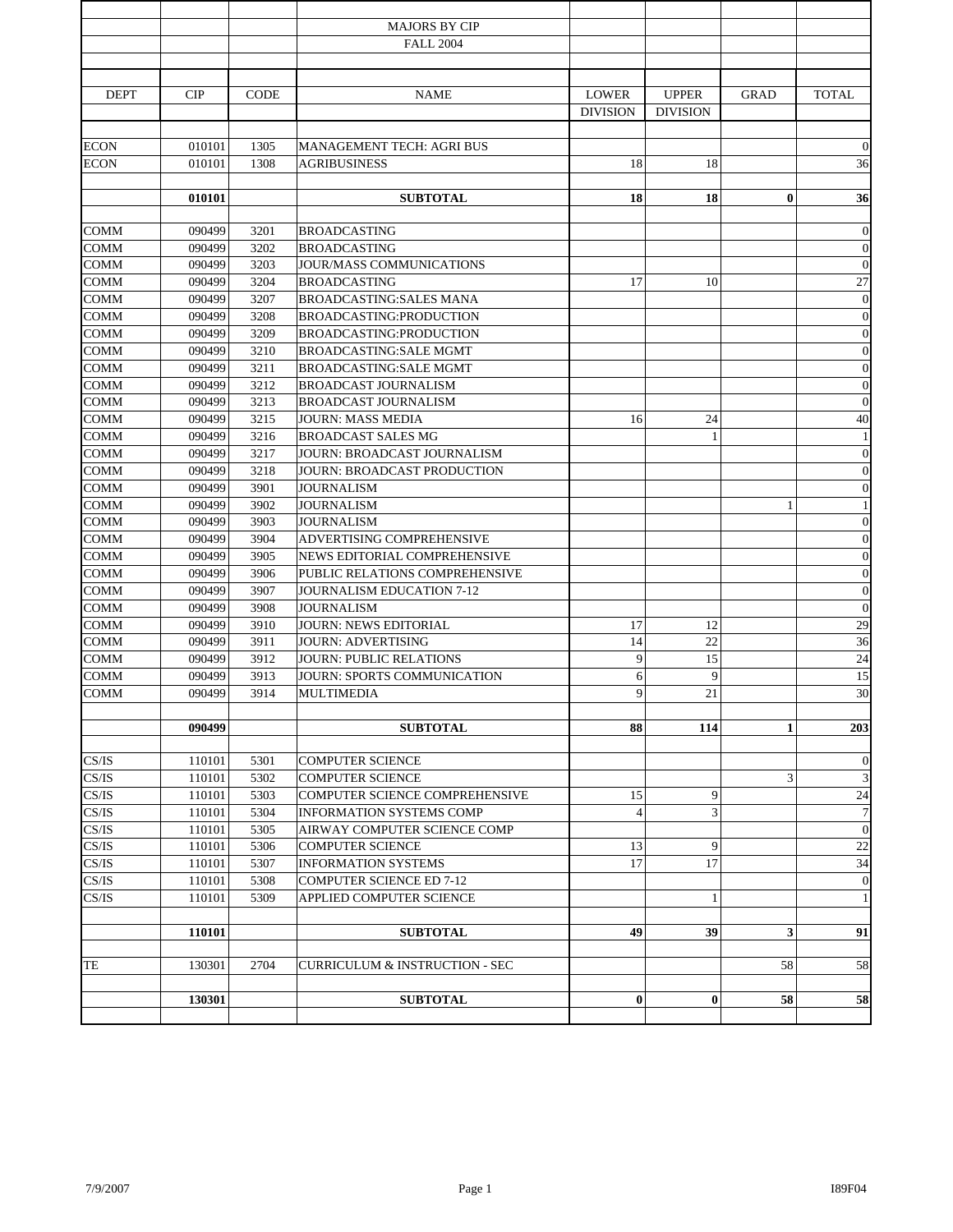|              |        |             | <b>MAJORS BY CIP</b>              |                 |                 |                |                         |
|--------------|--------|-------------|-----------------------------------|-----------------|-----------------|----------------|-------------------------|
|              |        |             | <b>FALL 2004</b>                  |                 |                 |                |                         |
|              |        |             |                                   |                 |                 |                |                         |
|              |        |             |                                   |                 |                 |                |                         |
| <b>DEPT</b>  | CIP    | <b>CODE</b> | <b>NAME</b>                       | <b>LOWER</b>    | <b>UPPER</b>    | <b>GRAD</b>    | <b>TOTAL</b>            |
|              |        |             |                                   | <b>DIVISION</b> | <b>DIVISION</b> |                |                         |
| <b>ED AD</b> | 130401 | 2202        | EDUCATIONAL ADMINISTRATION        |                 |                 | 21             | 21                      |
| ED AD        | 130401 | 2203        | SCHOOL PRINCIPALSHIP K-12         |                 |                 |                | $\mathbf{0}$            |
| ED AD        | 130401 | 2204        | SCHOOL PRINCIPALSHIP K-6          |                 |                 | 40             | $40\,$                  |
| ED AD        | 130401 | 2205        | <b>SCHOOL PRINCIPALSHIP 7-12</b>  |                 |                 | 61             | 61                      |
| ED AD        | 130401 | 2206        | SUPERVISOR-SUBJECT FIELD          |                 |                 |                | $\mathbf{0}$            |
| ED AD        | 130401 | 2207        | SUPERVISOR SPECIAL EDUCATION      |                 |                 | $\overline{c}$ | $\sqrt{2}$              |
| ED AD        | 130401 | 2208        | PRINCIPALSHIP                     |                 |                 |                | $\boldsymbol{0}$        |
| ED AD        | 130401 | 2209        | <b>SCHOOL SUPERINTENDENT</b>      |                 |                 | 30             | 30                      |
| ED AD        | 130401 | 2210        | <b>SUPERVISOR</b>                 |                 |                 |                | $\mathbf{0}$            |
| ED AD        | 130401 | 2211        | SUPERVISOR ED MEDIA               |                 |                 | 1              | $\mathbf{1}$            |
|              |        |             |                                   |                 |                 |                |                         |
|              | 130401 |             | <b>SUBTOTAL</b>                   | $\bf{0}$        | $\bf{0}$        | 155            | 155                     |
|              |        |             |                                   |                 |                 |                |                         |
| <b>SPED</b>  | 131001 | 2801        | SPECIAL EDUCATION                 |                 |                 |                | $\boldsymbol{0}$        |
| <b>SPED</b>  | 131001 | 2802        | SPECIAL EDUCATION                 |                 |                 | 19             | 19                      |
| <b>SPED</b>  | 131001 | 2803        | MILD/MODERATE HANDICAP K-12       |                 |                 |                | $\mathbf{0}$            |
| <b>SPED</b>  | 131001 | 2804        | MILD/MODERATE HANDICAP K-6        | 1               | 6               |                | $\boldsymbol{7}$        |
| <b>SPED</b>  | 131001 | 2805        | MILD/MODERATE HANDICAP 7-12       |                 | $\mathbf{1}$    |                | $\,1\,$                 |
| <b>SPED</b>  | 131001 | 2806        | EARLY CHILDHOOD/SPECIAL ED        |                 | $\mathbf{1}$    |                | $\mathbf{1}$            |
| <b>SPED</b>  | 131001 | 2807        | SEVERE/MULTI-HAND PRE-12          |                 |                 |                | $\boldsymbol{0}$        |
| <b>SPED</b>  | 131001 | 2808        | SP ED-BEHAVIORALLY IMPAIRED       |                 |                 | 1              | $\mathbf{1}$            |
| <b>SPED</b>  | 131001 | 2809        | SP ED-EARLY CHILDHOOD             |                 |                 | 1              | $\mathbf{1}$            |
| <b>SPED</b>  | 131001 | 2810        | SP ED-GIFTED AND TALENTED         |                 |                 | $\overline{2}$ | $\sqrt{2}$              |
| <b>SPED</b>  | 131001 | 2811        | SP ED-LEARNING DISABILITIES       |                 |                 | 3              | $\overline{\mathbf{3}}$ |
| <b>SPED</b>  | 131001 | 2812        | SPECIAL ED-MILD/MODERATE          |                 |                 | $\mathbf{1}$   | $\mathbf{1}$            |
| <b>SPED</b>  | 131001 | 2813        | SPECIAL ED-SEVERE/MULTI-HAND      |                 |                 |                | $\mathbf{0}$            |
| <b>SPED</b>  | 131001 | 2814        | MENTAL RETARDATION                |                 |                 |                | $\boldsymbol{0}$        |
| <b>SPED</b>  | 131001 | 2815        | MILD/MODERATE HANDICAP K-         |                 |                 |                | $\mathbf{0}$            |
| <b>SPED</b>  | 131001 | 2816        | <b>SPECIAL EDUCATION</b>          |                 |                 | 17             | 17                      |
| <b>SPED</b>  | 131001 | 2817        | MILD/MODERATE K-6 FIELD           | 12              | 14              |                | 26                      |
| <b>SPED</b>  | 131001 | 2818        | MILD/MODERATE 7-12 FIELD          | 1               | $\overline{4}$  |                | 5                       |
|              |        |             |                                   |                 |                 |                |                         |
|              | 131001 |             | <b>SUBTOTAL</b>                   | 14              | 26              | 44             | 84                      |
| C&SP         | 131101 | 2102        | COUNSELING                        |                 |                 | 11             | 11                      |
| C&SP         | 131101 | 2103        | COMMUNITY COUNSELING              |                 |                 | 110            | 110                     |
| C&SP         | 131101 | 2104        | ELEMENTARY GUIDANCE COUNSELING    |                 |                 |                | $\boldsymbol{0}$        |
| C&SP         | 131101 | 2105        | SECONDARY GUIDANCE COUNSELING     |                 |                 |                | $\boldsymbol{0}$        |
| C&SP         | 131101 | 2106        | COUNSELING                        |                 |                 | 1              | $\mathbf{1}$            |
| C&SP         | 131101 | 2107        | SCHOOL PSYCHOLOGIST-SPECIALIST    |                 |                 | 43             | 43                      |
| C&SP         | 131101 | 2108        | ELEM & SECONDARY COUNSELING       |                 |                 |                | $\mathbf{0}$            |
| C&SP         | 131101 | 2110        | SCHOOL COUNSELING - ELEME         |                 |                 | 16             | 16                      |
| C&SP         | 131101 | 2111        | <b>SCHOOL COUNSELING - SECOND</b> |                 |                 | 19             | 19                      |
| C&SP         | 131101 | 2113        | SCHOOL COUNSELING - STUDE         |                 |                 | 14             | 14                      |
|              |        |             |                                   |                 |                 |                |                         |
|              | 131101 |             | <b>SUBTOTAL</b>                   | $\bf{0}$        | $\bf{0}$        | 214            | 214                     |
|              |        |             |                                   |                 |                 |                |                         |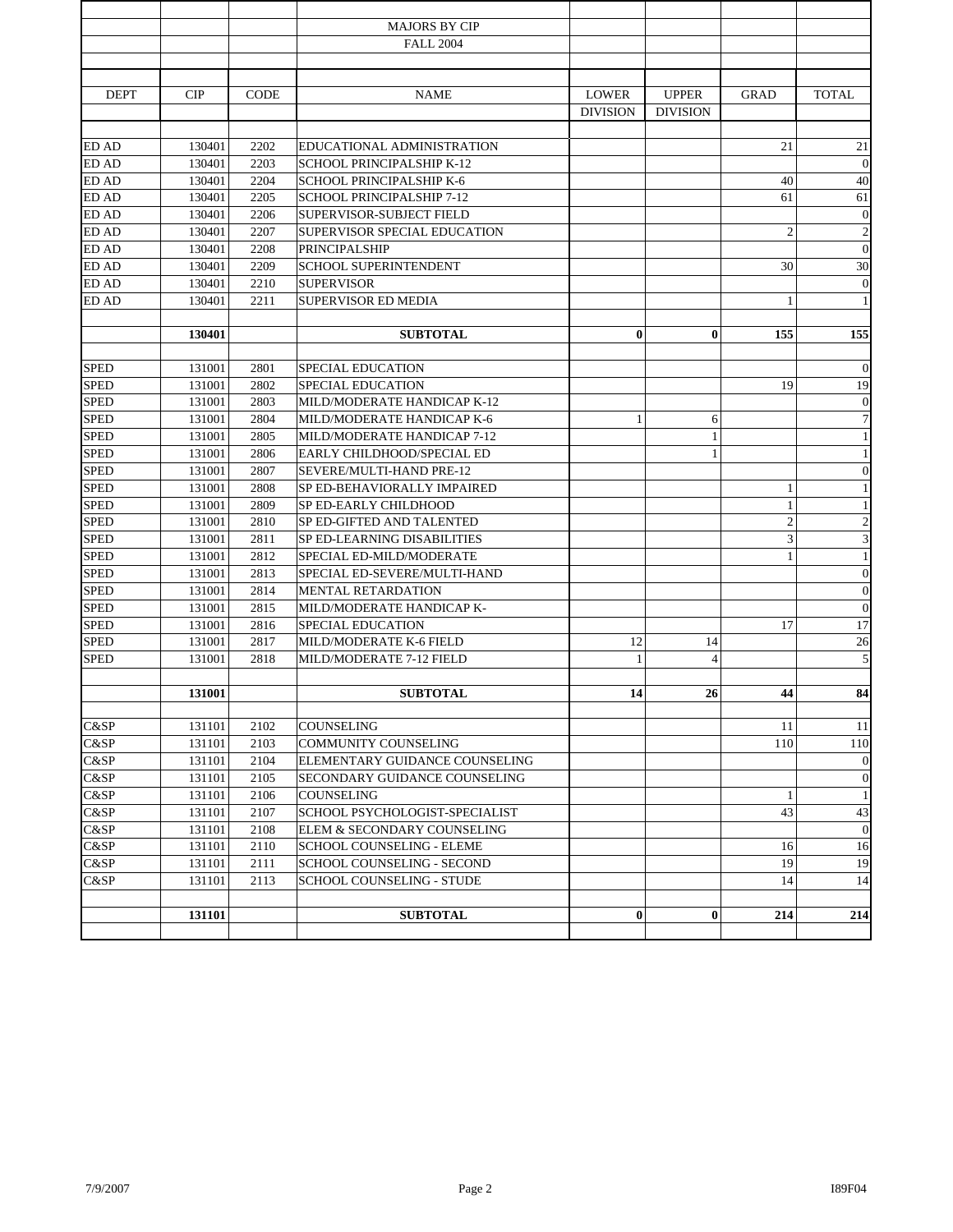|             |        |             | <b>MAJORS BY CIP</b>                |                  |                 |                         |                          |
|-------------|--------|-------------|-------------------------------------|------------------|-----------------|-------------------------|--------------------------|
|             |        |             | <b>FALL 2004</b>                    |                  |                 |                         |                          |
|             |        |             |                                     |                  |                 |                         |                          |
| <b>DEPT</b> | CIP    | <b>CODE</b> | <b>NAME</b>                         | <b>LOWER</b>     | <b>UPPER</b>    | <b>GRAD</b>             | <b>TOTAL</b>             |
|             |        |             |                                     | <b>DIVISION</b>  | <b>DIVISION</b> |                         |                          |
|             |        |             |                                     |                  |                 |                         |                          |
| EL ED       | 131202 | 2401        | ELEMENTARY EDUCATION                |                  |                 |                         | $\mathbf{0}$             |
| EL ED       | 131202 | 2402        | <b>ELEMENTARY EDUCATION</b>         |                  |                 | 52                      | 52                       |
| EL ED       | 131202 | 2403        | <b>EARLY CHILDHOOD</b>              |                  |                 |                         | $\mathbf{0}$             |
| EL ED       | 131202 | 2404        | <b>ELEMENTARY EDUCATION K-6</b>     | 190              | 274             |                         | 464                      |
| EL ED       | 131202 | 2405        | <b>MIDDLE GRADES 4-9</b>            | 15               | 44              |                         | 59                       |
| EL ED       | 131202 | 2406        | <b>EARLY CHILDHOOD</b>              |                  |                 | 1                       | $\mathbf{1}$             |
| EL ED       | 131202 | 2407        | ELEMENTARY ED SPECIALIZATION        |                  |                 | 3                       | $\overline{3}$           |
| EL ED       | 131202 | 2408        | MIDDLE SCHOOL                       |                  |                 |                         | $\boldsymbol{0}$         |
| EL ED       | 131202 | 2409        | ELEMENTARY ED READING K-12          |                  |                 | 11                      | 11                       |
| EL ED       | 131202 | 2410        | ELEMENTARY ED READING K-6           |                  |                 | 5                       | $\sqrt{5}$               |
| EL ED       | 131202 | 2411        | ELEMENTARY ED READING 7-12          |                  |                 |                         | $\boldsymbol{0}$         |
| EL ED       | 131202 | 2412        | EARLY CHILDHOOD UNIFIED             | 15               | 6               |                         | 21                       |
|             |        |             |                                     |                  |                 |                         |                          |
|             | 131202 |             | <b>SUBTOTAL</b>                     | 220              | 324             | 72                      | 616                      |
| <b>BUS</b>  | 131303 | 1208        | <b>BUSINESS ED-BASIC BUS 7-12</b>   |                  | $\overline{4}$  |                         | $\overline{\mathcal{A}}$ |
| <b>BUS</b>  | 131303 | 1209        | <b>BUSINESS ED-GENERAL OFF 7-12</b> |                  |                 |                         | $\mathbf{0}$             |
| <b>BUS</b>  | 131303 | 1210        | <b>BUSINESS EDUCATION 7-12</b>      | $\overline{2}$   | 11              |                         | 13                       |
| <b>BUS</b>  | 131303 | 1211        | <b>MARKETING EDUCATION 7-12</b>     |                  |                 |                         | $\boldsymbol{0}$         |
| <b>BUS</b>  | 131303 | 1212        | VOCATIONAL DISTRIBUTIVE ED          |                  |                 |                         | $\boldsymbol{0}$         |
| <b>BUS</b>  | 131303 | 1214        | <b>BUSINESS-ACADEMIC</b>            |                  |                 |                         | $\boldsymbol{0}$         |
| <b>BUS</b>  | 131303 | 1215        | <b>BUSINESS EDUCATION</b>           |                  |                 |                         | $\boldsymbol{0}$         |
| <b>BUS</b>  | 131303 | 1216        | <b>VOCATIONAL BUSINESS ED</b>       |                  |                 |                         | $\boldsymbol{0}$         |
| <b>BUS</b>  | 131303 | 1217        | <b>BUSINESS EDUCATION</b>           |                  |                 |                         | $\boldsymbol{0}$         |
| <b>BUS</b>  | 131303 | 1410        | <b>VOCATIONAL HOME ECONOMICS</b>    |                  |                 |                         | $\boldsymbol{0}$         |
| <b>BUS</b>  | 131303 | 1509        | VOCATIONAL TRADE AND INDUSTRY       |                  |                 |                         | $\boldsymbol{0}$         |
| <b>BUS</b>  | 131303 | 1802        | VOCATIONAL EDUCATION                |                  |                 |                         | $\boldsymbol{0}$         |
| <b>BUS</b>  | 131303 | 1803        | OCCUPATIONAL EDUCATION              |                  |                 |                         | $\boldsymbol{0}$         |
| <b>BUS</b>  | 131303 | 1804        | VOCATIONAL EDUCATION-ACADEMIC       |                  |                 |                         | $\boldsymbol{0}$         |
| <b>BUS</b>  | 131303 | 1805        | VOCATIONAL AGRICULTURE              |                  |                 |                         | $\boldsymbol{0}$         |
| <b>BUS</b>  | 131303 | 1806        | VOCATIONAL GUIDANCE/COUNSELING      |                  |                 |                         | $\boldsymbol{0}$         |
| <b>BUS</b>  | 131303 | 1807        | VOCATIONAL SPECIAL NEEDS            |                  |                 |                         | $\mathbf{0}$             |
|             |        |             |                                     |                  |                 |                         |                          |
|             | 131303 |             | <b>SUBTOTAL</b>                     | $\boldsymbol{2}$ | 15              | $\bf{0}$                | 17                       |
| <b>HPER</b> | 131314 | 2501        | PHYSICAL EDUCATION                  |                  |                 |                         | $\mathbf{0}$             |
| <b>HPER</b> | 131314 | 2502        | PHYSICAL EDUCATION                  |                  |                 | 8                       | 8                        |
| <b>HPER</b> | 131314 | 2503        | <b>HEALTH EDUCATION K-12</b>        |                  |                 |                         | $\boldsymbol{0}$         |
| <b>HPER</b> | 131314 | 2504        | HEALTH & PHYSICAL ED K-12           | 30               | 42              |                         | $72\,$                   |
| <b>HPER</b> | 131314 | 2505        | PHYSICAL EDUCATION K-6              |                  | $\overline{2}$  |                         | $\sqrt{2}$               |
| <b>HPER</b> | 131314 | 2506        | PHYSICAL EDUCATION 7-12             | 10               | 13              |                         | 23                       |
| <b>HPER</b> | 131314 | 2508        | PHYSICAL ED MASTER TEACHER          |                  |                 | 9                       | $\overline{9}$           |
| <b>HPER</b> | 131314 | 2509        | PHYSICAL ED/EXERCISE SCIENCE        |                  |                 | 5                       | $\sqrt{5}$               |
| <b>HPER</b> | 131314 | 2510        | ADAPTED PHYSICAL EDUCATION          |                  |                 |                         | $\mathbf{0}$             |
| <b>HPER</b> | 131314 | 2511        | SUPERVISOR PHYSICAL EDUCATION       |                  |                 |                         | $\mathbf{0}$             |
| <b>HPER</b> | 131314 | 2512        | PHYSICAL EDUCATION                  |                  |                 | 8                       | $\,$ 8 $\,$              |
| <b>HPER</b> | 131314 | 2513        | PHYSICAL EDUCATION COMP             | 1                | 5               |                         | 6                        |
| <b>HPER</b> | 131314 | 2516        | PHYSICAL EDUCATION                  |                  |                 |                         | $\mathbf{0}$             |
| <b>HPER</b> | 131314 | 2517        | PHYSICAL EDUCATION-THESIS           |                  |                 |                         | $\mathbf{0}$             |
|             |        |             |                                     |                  |                 |                         |                          |
|             | 131314 |             | <b>SUBTOTAL</b>                     | 41               | 62              | 30                      | 133                      |
|             |        |             |                                     |                  |                 |                         |                          |
| <b>BIOL</b> | 131316 | 5109        | <b>SCIENCE/MATH EDUCATION</b>       |                  |                 |                         | $\mathbf{0}$             |
| <b>BIOL</b> | 131316 | 5110        | <b>SCIENCE EDUCATION</b>            |                  |                 | 3                       | 3                        |
|             | 131316 |             | <b>SUBTOTAL</b>                     | $\bf{0}$         | $\bf{0}$        | $\overline{\mathbf{3}}$ | $\mathbf{3}$             |
|             |        |             |                                     |                  |                 |                         |                          |
|             |        |             |                                     |                  |                 |                         |                          |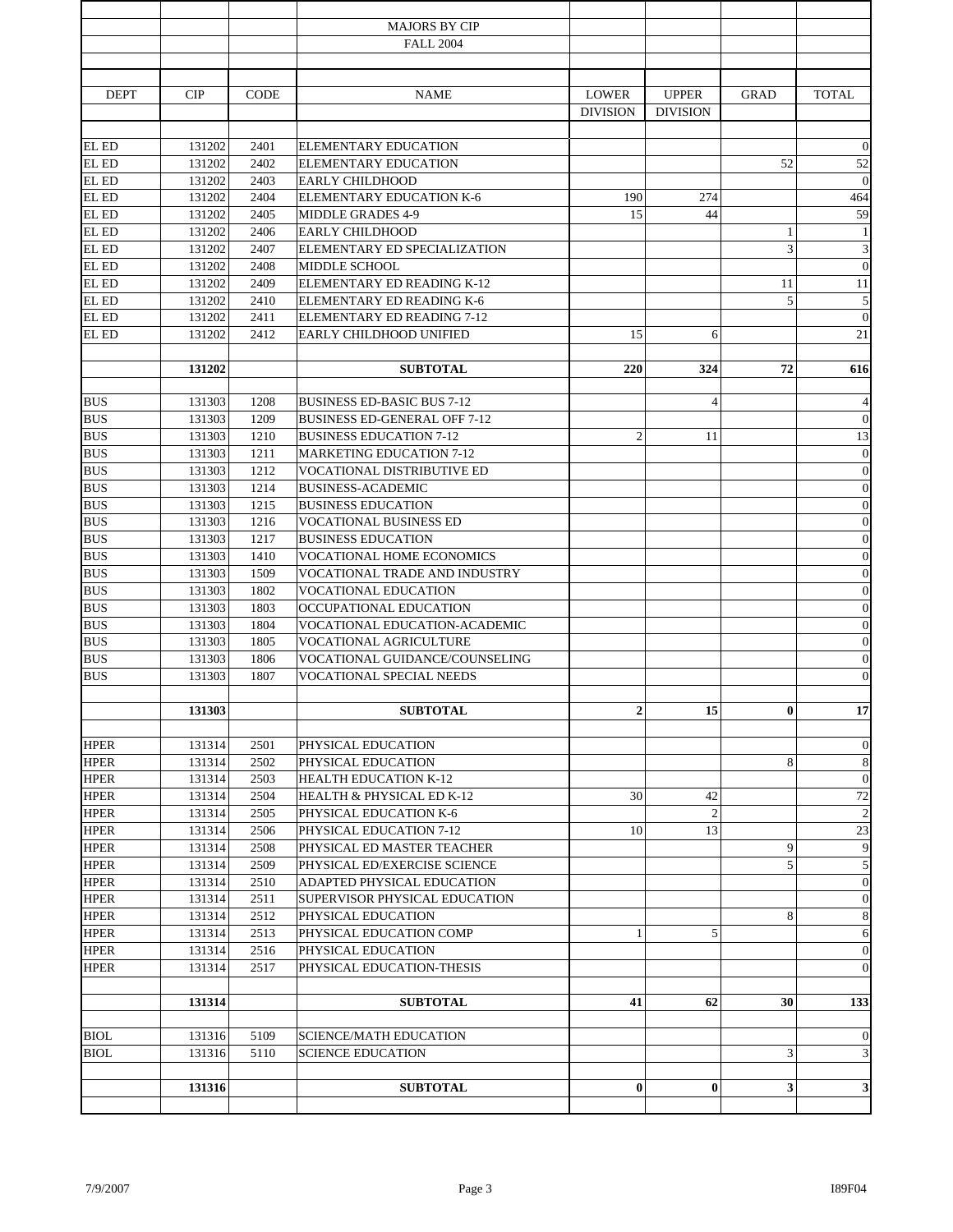|                                  | 190499           |              | <b>SUBTOTAL</b>                                        | 62                              | 92                              | 4              | 158                                |
|----------------------------------|------------------|--------------|--------------------------------------------------------|---------------------------------|---------------------------------|----------------|------------------------------------|
| F&CS                             | 190499           | 1414         | <b>FAMILY STUDIES</b>                                  | 17                              | 42                              |                | 59                                 |
| F&CS                             | 190499           | 1413         | INTERIOR DESIGN COMPREHENSIVE                          | 45                              | 43                              |                | 88                                 |
| F&CS                             | 190499           | 1412         | FAMILY & CONSUMER SCI ED                               |                                 | $\overline{2}$                  |                | $\sqrt{2}$                         |
| F&CS                             | 190499           | 1411         | GERIATRIC CARE MANAGEMENT COMP                         |                                 |                                 |                | $\mathbf{0}$                       |
| F&CS                             | 190499           | 1409         | VOCATIONAL HOME ECON ED 7-12                           |                                 |                                 |                | $\mathbf{0}$                       |
| F&CS                             | 190499           | 1408         | HOME ECON OCCUPATIONAL ED 7-12                         |                                 |                                 |                | $\mathbf{0}$                       |
| F&CS                             | 190499           | 1407         | HUMAN DEVEL & RELATIONSHIPS                            |                                 | 5                               |                | $\sqrt{5}$                         |
| F&CS                             | 190499           | 1406         | <b>DIETETICS</b>                                       |                                 |                                 |                | $\mathbf{0}$                       |
| F&CS                             | 190499           | 1405         | <b>FAMILY &amp; CONSUMER SCI IN BUS</b>                |                                 |                                 |                | $\mathbf{0}$                       |
| F&CS                             | 190499           | 1404         | FAMILY & CONSUMER SCIENCE                              |                                 |                                 |                | $\mathbf{0}$                       |
| F&CS                             | 190499           | 1403         | <b>OBSOLETE 94F</b>                                    |                                 |                                 |                | $\mathbf{0}$                       |
| F&CS<br>F&CS                     | 190499<br>190499 | 1401<br>1402 | FAMILY & CONSUMER SCIENCE<br>FAMILY & CONSUMER SCIENCE |                                 |                                 | $\overline{4}$ | $\boldsymbol{0}$<br>$\overline{4}$ |
|                                  |                  |              |                                                        |                                 |                                 |                |                                    |
|                                  | 160905           |              | <b>SUBTOTAL</b>                                        | 10                              | 21                              | 6              | 37                                 |
|                                  |                  |              |                                                        |                                 |                                 |                |                                    |
| <b>MOD LAN</b>                   | 160905           | 3707         | TRANSLATION INTERPRETATION-SPANISH                     | 4                               | 6                               |                | 10                                 |
| <b>MOD LAN</b>                   | 160905           | 3706         | <b>SPANISH EDUCATION</b>                               |                                 |                                 | $\mathbf{1}$   | $\mathbf{1}$                       |
| <b>MOD LAN</b>                   | 160905           | 3705         | SPANISH-ACADEMIC                                       |                                 |                                 |                | $\mathbf{0}$                       |
| <b>MOD LAN</b>                   | 160905           | 3704         | <b>SPANISH EDUCATION 7-12</b>                          | 1<br>5                          | 10                              |                | 15                                 |
| <b>MOD LAN</b><br><b>MOD LAN</b> | 160905<br>160905 | 3702<br>3703 | <b>SPANISH</b><br><b>SPANISH</b>                       |                                 | 5                               | 5              | $\sqrt{5}$<br>6                    |
| <b>MOD LAN</b>                   | 160905           | 3701         | <b>SPANISH</b>                                         |                                 |                                 |                | $\mathbf{0}$                       |
|                                  |                  |              |                                                        |                                 |                                 |                |                                    |
|                                  | 160901           |              | <b>SUBTOTAL</b>                                        | 3                               | $\overline{2}$                  | $\bf{0}$       | $\overline{\mathbf{5}}$            |
|                                  |                  |              |                                                        |                                 |                                 |                |                                    |
| <b>MOD LAN</b>                   | 160901           | 3506         | TRANSLATION INTERPRETATION-FRENCH                      |                                 | $\mathbf{1}$                    |                | $\,1\,$                            |
| <b>MOD LAN</b>                   | 160901           | 3505         | <b>FRENCH EDUCATION</b>                                |                                 |                                 |                | $\boldsymbol{0}$                   |
| <b>MOD LAN</b><br><b>MOD LAN</b> | 160901<br>160901 | 3503<br>3504 | <b>FRENCH</b><br><b>FRENCH EDUCATION 7-12</b>          | 3                               | $\mathbf{1}$                    |                | $\sqrt{4}$<br>$\boldsymbol{0}$     |
| <b>MOD LAN</b>                   | 160901           | 3502         | <b>FRENCH</b>                                          |                                 |                                 |                | $\mathbf{0}$                       |
| <b>MOD LAN</b>                   | 160901           | 3501         | <b>FRENCH</b>                                          |                                 |                                 |                | $\mathbf{0}$                       |
|                                  |                  |              |                                                        |                                 |                                 |                |                                    |
|                                  | 160501           |              | <b>SUBTOTAL</b>                                        | $\mathbf{1}$                    | $\overline{\mathbf{4}}$         | $\bf{0}$       | $\sqrt{5}$                         |
|                                  |                  |              |                                                        |                                 |                                 |                |                                    |
| <b>MOD LAN</b>                   | 160501           | 3606         | TRANSLATION INTERPRETATION-GERMAN                      |                                 |                                 |                | $\mathbf{0}$                       |
| <b>MOD LAN</b>                   | 160501           | 3605         | <b>GERMAN EDUCATION</b>                                |                                 |                                 |                | $\boldsymbol{0}$                   |
| <b>MOD LAN</b><br><b>MOD LAN</b> | 160501<br>160501 | 3603<br>3604 | <b>GERMAN</b><br><b>GERMAN EDUCATION 7-12</b>          | 1                               | 3<br>$\mathbf{1}$               |                | $\sqrt{4}$<br>$\,1\,$              |
| <b>MOD LAN</b>                   | 160501           | 3602         | <b>GERMAN</b>                                          |                                 |                                 |                | $\boldsymbol{0}$                   |
| <b>MOD LAN</b>                   | 160501           | 3601         | <b>GERMAN</b>                                          |                                 |                                 |                | $\boldsymbol{0}$                   |
|                                  |                  |              |                                                        |                                 |                                 |                |                                    |
|                                  | 160101           |              | <b>SUBTOTAL</b>                                        | 3                               | $\mathbf{1}$                    | $\mathbf{2}$   | 6                                  |
| <b>MOD LAN</b>                   | 160101           | 3404         | ENGLISH AS 2ND LANGUAGE                                | 3                               | 1                               |                | $\sqrt{4}$                         |
| <b>MOD LAN</b>                   | 160101           | 3402         | <b>FOREIGN LANGUAGES</b>                               |                                 |                                 | $\overline{c}$ | $\sqrt{2}$                         |
| <b>MOD LAN</b>                   | 160101           | 3401         | <b>FOREIGN LANGUAGES</b>                               |                                 |                                 |                | $\boldsymbol{0}$                   |
|                                  |                  |              |                                                        |                                 |                                 |                |                                    |
|                                  | 131399           |              | <b>SUBTOTAL</b>                                        | $\bf{0}$                        | $\bf{0}$                        | 74             | 74                                 |
| TE                               | 131399           | 2705         | <b>INSTRUCTIONAL TECHNOLOGY</b>                        |                                 |                                 | 74             | 74                                 |
| <b>ED MED</b>                    | 131399           | 2303         | EDUCATIONAL MEDIA K-12                                 |                                 |                                 |                | $\mathbf{0}$                       |
|                                  |                  |              |                                                        |                                 |                                 |                |                                    |
| <b>DEPT</b>                      | <b>CIP</b>       | <b>CODE</b>  | <b>NAME</b>                                            | <b>LOWER</b><br><b>DIVISION</b> | <b>UPPER</b><br><b>DIVISION</b> | <b>GRAD</b>    | <b>TOTAL</b>                       |
|                                  |                  |              |                                                        |                                 |                                 |                |                                    |
|                                  |                  |              |                                                        |                                 |                                 |                |                                    |
|                                  |                  |              | <b>FALL 2004</b>                                       |                                 |                                 |                |                                    |
|                                  |                  |              | <b>MAJORS BY CIP</b>                                   |                                 |                                 |                |                                    |
|                                  |                  |              |                                                        |                                 |                                 |                |                                    |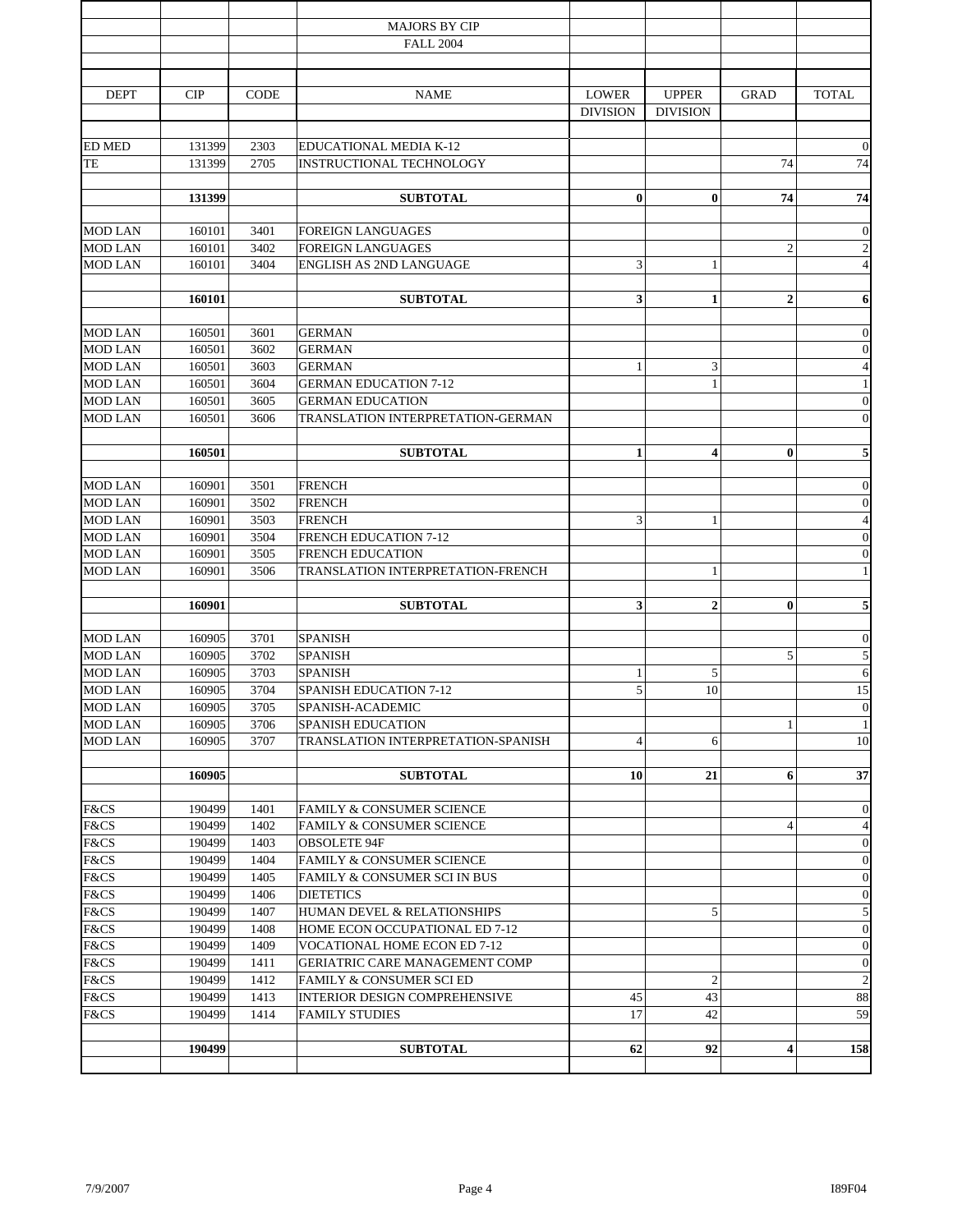|                |        |             | <b>MAJORS BY CIP</b>                 |                 |                 |              |                  |
|----------------|--------|-------------|--------------------------------------|-----------------|-----------------|--------------|------------------|
|                |        |             | <b>FALL 2004</b>                     |                 |                 |              |                  |
|                |        |             |                                      |                 |                 |              |                  |
|                |        |             |                                      |                 |                 |              |                  |
| <b>DEPT</b>    | CIP    | <b>CODE</b> | <b>NAME</b>                          | <b>LOWER</b>    | <b>UPPER</b>    | <b>GRAD</b>  | <b>TOTAL</b>     |
|                |        |             |                                      | <b>DIVISION</b> | <b>DIVISION</b> |              |                  |
| <b>ENG</b>     | 230101 | 3301        | <b>ENGLISH</b>                       |                 |                 |              | $\boldsymbol{0}$ |
| <b>ENG</b>     | 230101 | 3302        | <b>ENGLISH</b>                       |                 |                 | 15           | 15               |
| <b>ENG</b>     | 230101 | 3303        | <b>ENGLISH</b>                       | 8               | 17              |              | 25               |
| <b>ENG</b>     | 230101 | 3304        | <b>ENGLISH LANGUAGE ARTS ED 7-12</b> | 13              | 16              |              | 29               |
| <b>ENG</b>     | 230101 | 3305        | <b>ENGLISH EDUCATION 7-12</b>        | 16              | 9               |              | 25               |
| <b>ENG</b>     | 230101 | 3306        | ENGLISH-ACADEMIC                     |                 |                 |              | $\boldsymbol{0}$ |
| <b>ENG</b>     | 230101 | 3307        | <b>ENGLISH EDUCATION</b>             |                 |                 |              | $\boldsymbol{0}$ |
| <b>ENG</b>     | 230101 | 3308        | <b>ENGLISH</b>                       |                 |                 | 17           | $17\,$           |
| <b>ENG</b>     | 230101 | 3309        | ENGLISH: WRITING EMPHASIS            | 6               | 13              |              | 19               |
|                |        |             |                                      |                 |                 |              |                  |
|                | 230101 |             | <b>SUBTOTAL</b>                      | 43              | 55              | 32           | 130              |
|                |        |             |                                      |                 |                 |              |                  |
| <b>COMM</b>    | 231001 | 4301        | <b>SPEECH</b>                        |                 |                 |              | $\mathbf{0}$     |
| <b>COMM</b>    | 231001 | 4302        | <b>SPEECH</b>                        |                 |                 | 1            | $\mathbf{1}$     |
| <b>COMM</b>    | 231001 | 4303        | SPEECH COMMUNICATION COMP            |                 |                 |              | $\mathbf{0}$     |
| <b>COMM</b>    | 231001 | 4304        | SPEECH COMMUNICATION                 | 8               | 3               |              | $11\,$           |
| <b>COMM</b>    | 231001 | 4305        | ORGANIZATIONAL COMMUNICATION         | 21              | 54              |              | 75               |
| <b>COMM</b>    | 231001 | 4306        | <b>SPEECH EDUCATION 7-12</b>         |                 |                 |              | $\boldsymbol{0}$ |
| <b>COMM</b>    | 231001 | 4307        | SPEECH/THEATRE EDUCATION 7-12        |                 |                 |              | $\boldsymbol{0}$ |
| <b>COMM</b>    | 231001 | 4308        | SPEECH COMMUNICATION-ACADEMIC        |                 |                 |              | $\boldsymbol{0}$ |
| COMM           | 231001 | 4309        | SPEECH COMMUNICATION EDUCATION       |                 |                 |              | $\mathbf{0}$     |
|                |        |             |                                      |                 |                 |              |                  |
|                | 231001 |             | <b>SUBTOTAL</b>                      | 29              | 57              | $\mathbf{1}$ | 87               |
| <b>GEN STD</b> | 240102 | 4999        | <b>GENERAL STUDIES</b>               |                 | 10              |              | 10               |
| <b>GEN STD</b> | 240102 | 6999        | <b>GENERAL STUDIES</b>               |                 | 8               |              | $\,8\,$          |
|                |        |             |                                      |                 |                 |              |                  |
|                | 240102 |             | <b>SUBTOTAL</b>                      | $\bf{0}$        | 18              | $\bf{0}$     | 18               |
|                |        |             |                                      |                 |                 |              |                  |
| <b>BIOL</b>    | 260101 | 5101        | <b>BIOLOGY</b>                       |                 |                 |              | $\boldsymbol{0}$ |
| <b>BIOL</b>    | 260101 | 5102        | <b>BIOLOGY</b>                       |                 |                 | 11           | 11               |
| <b>BIOL</b>    | 260101 | 5103        | <b>BIOLOGY COMPREHENSIVE</b>         | 35              | 25              |              | 60               |
| <b>BIOL</b>    | 260101 | 5104        | <b>BIOLOGY</b>                       | 28              | 13              |              | 41               |
| <b>BIOL</b>    | 260101 | 5105        | <b>BIOLOGY EDUCATION 7-12</b>        | 7               | 10              |              | 17               |
| <b>BIOL</b>    | 260101 | 5106        | <b>SCIENCE/MATH EDUCATION 7-9</b>    |                 |                 |              | $\mathbf{0}$     |
| <b>BIOL</b>    | 260101 | 5107        | BIOLOGY-ACADEMIC                     |                 |                 |              | $\mathbf{0}$     |
| <b>BIOL</b>    | 260101 | 5108        | <b>BIOLOGY EDUCATION</b>             |                 |                 |              | $\boldsymbol{0}$ |
| <b>BIOL</b>    | 260101 | 5111        | <b>BIOLOGY COMP: WILDLIFE</b>        | 17              | 15              |              | 32               |
| <b>BIOL</b>    | 260101 | 5112        | <b>BIOLOGY COMP:ENVIRONMENT</b>      | 1               | $\overline{4}$  |              | 5                |
| <b>BIOL</b>    | 260101 | 5113        | BIOLOGY COMP:MOLE BIOL               | 5               | $\overline{4}$  |              | $\boldsymbol{9}$ |
| <b>BIOL</b>    | 260101 | 5114        | <b>BIOLOGY COMP:AGRI-BIO</b>         | 5               | $\sqrt{2}$      |              | $\overline{7}$   |
| <b>BIOL</b>    | 260101 | 5115        | <b>BIOLOGY COMP:ENVIRON HEALTH</b>   | 6               | 21              |              | 27               |
| <b>BIOL</b>    | 260101 | 5116        | <b>BIOLOGY</b>                       |                 |                 | 77           | 77               |
| <b>BIOL</b>    | 260101 | 7403        | PRE-AGRICULTURE                      |                 |                 |              | $\theta$         |
| BIOL           | 260101 | 7404        | PRE-FORESTRY                         | 1               |                 |              | $\mathbf{1}$     |
| <b>BIOL</b>    | 260101 | 7405        | PRE-WILDLIFE                         |                 |                 |              | $\mathbf{0}$     |
|                |        |             |                                      |                 |                 |              |                  |
|                | 260101 |             | <b>SUBTOTAL</b>                      | 105             | 94              | 88           | 287              |
|                |        |             |                                      |                 |                 |              |                  |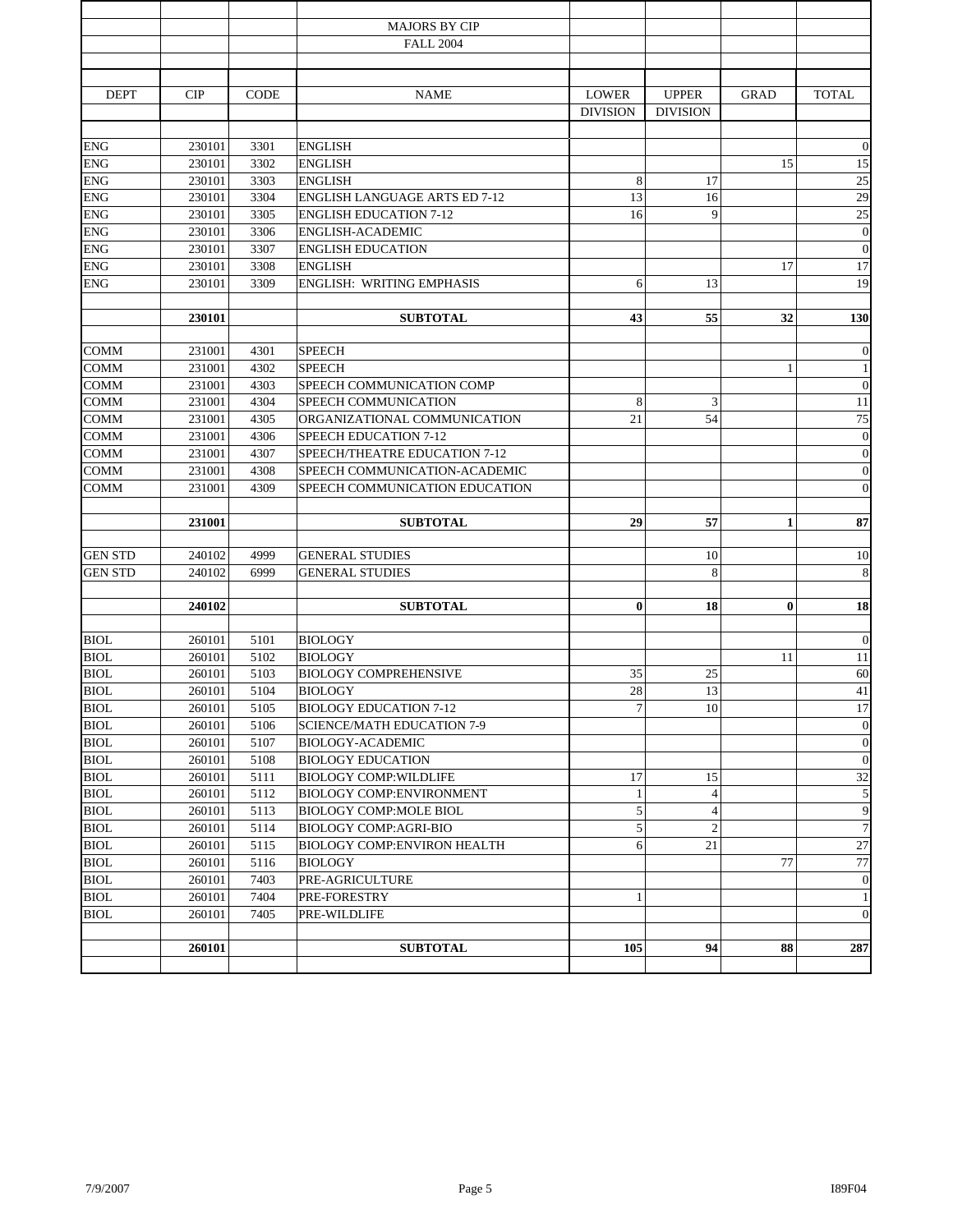|                |        |             | <b>MAJORS BY CIP</b>              |                 |                 |                |                  |
|----------------|--------|-------------|-----------------------------------|-----------------|-----------------|----------------|------------------|
|                |        |             | <b>FALL 2004</b>                  |                 |                 |                |                  |
|                |        |             |                                   |                 |                 |                |                  |
| <b>DEPT</b>    | CIP    | <b>CODE</b> | <b>NAME</b>                       | <b>LOWER</b>    | <b>UPPER</b>    | <b>GRAD</b>    | <b>TOTAL</b>     |
|                |        |             |                                   | <b>DIVISION</b> | <b>DIVISION</b> |                |                  |
| <b>MATH/ST</b> | 270101 | 5801        | <b>MATHEMATICS</b>                |                 |                 |                | $\boldsymbol{0}$ |
| <b>MATH/ST</b> | 270101 | 5802        | <b>MATHEMATICS</b>                |                 |                 | $\overline{c}$ | $\sqrt{2}$       |
| <b>MATH/ST</b> | 270101 | 5803        | <b>MATHEMATICS COMPREHENSIVE</b>  | 3               | 3               |                | 6                |
| <b>MATH/ST</b> | 270101 | 5804        | <b>MATHEMATICS</b>                | $\overline{4}$  | $\overline{4}$  |                | $\overline{8}$   |
| <b>MATH/ST</b> | 270101 | 5806        | MATHEMATICS-ACADEMIC              |                 |                 |                | $\mathbf{0}$     |
| <b>MATH/ST</b> | 270101 | 5807        | <b>MATHEMATICS EDUCATION</b>      |                 |                 |                | $\boldsymbol{0}$ |
| <b>MATH/ST</b> | 270101 | 5808        | MATHEMATICS ACTUARY SCIENCE       |                 |                 |                | $\boldsymbol{0}$ |
| <b>MATH/ST</b> | 270101 | 5809        | <b>MATHEMATICS EDUCATION 7-12</b> | 8               | 5               |                | 13               |
| <b>MATH/ST</b> | 270101 | 5810        | <b>MATHEMATICS EDUCATION 7-12</b> | 13              | 9               |                | $22\,$           |
| <b>MATH/ST</b> | 270101 | 5811        | MATHEMATICS COMP:APPLIED MATH     |                 |                 |                | $\mathbf{0}$     |
| <b>MATH/ST</b> | 270101 | 5901        | <b>STATISTICS</b>                 |                 |                 |                | $\boldsymbol{0}$ |
| <b>MATH/ST</b> | 270101 | 5902        | <b>STATISTICS</b>                 |                 |                 | 1              | $\,1\,$          |
| <b>MATH/ST</b> | 270101 | 5903        | STATISTICS COMPREHENSIVE          |                 |                 |                | $\mathbf{0}$     |
| <b>MATH/ST</b> | 270101 | 5904        | <b>STATISTICS</b>                 |                 |                 |                | $\boldsymbol{0}$ |
| <b>MATH/ST</b> | 270101 | 5905        | STATISTICS ACTUARY SCIENCE        |                 |                 |                | $\boldsymbol{0}$ |
| <b>MATH/ST</b> | 270101 | 5906        | ACTUARIAL SCIENCE COMPREHENSIVE   |                 |                 |                | $\mathbf{0}$     |
|                |        |             |                                   |                 |                 |                |                  |
|                | 270101 |             | <b>SUBTOTAL</b>                   | 28              | 21              | 3              | 52               |
| <b>HPER</b>    | 310101 | 2601        | <b>RECREATION</b>                 |                 |                 |                | $\mathbf{0}$     |
| <b>HPER</b>    | 310101 | 2602        | <b>RECREATION</b>                 |                 |                 | 1              | $\mathbf{1}$     |
| <b>HPER</b>    | 310101 | 2603        | RECREATION LEADERSHIP COMP        |                 |                 |                | $\boldsymbol{0}$ |
| <b>HPER</b>    | 310101 | 2604        | FITNESS & LEISURE MGT COMP        |                 |                 |                | $\boldsymbol{0}$ |
| <b>HPER</b>    | 310101 | 2605        | RECREATION LEADERSHIP             |                 |                 |                | $\mathbf{0}$     |
| <b>HPER</b>    | 310101 | 2607        | <b>RECREATION &amp; PARK MGT</b>  |                 |                 |                | $\mathbf{0}$     |
| <b>HPER</b>    | 310101 | 2608        | RECREATION & PART MGT C           | 22              | 29              |                | 51               |
| <b>HPER</b>    | 310101 | 2609        | <b>EXERCISE SCIENCE</b>           | 91              | 67              |                | 158              |
| <b>HPER</b>    | 310101 | 2610        | RECREATION MANAGEMENT             | 5               | 5               |                | 10               |
| <b>HPER</b>    | 310101 | 2611        | <b>EXERCISE SCIENCE</b>           | 10              | 12              |                | 22               |
|                |        |             |                                   |                 |                 |                |                  |
|                | 310101 |             | <b>SUBTOTAL</b>                   | 128             | 113             | 1              | 242              |
|                |        |             |                                   |                 |                 |                |                  |
| <b>HPER</b>    | 310504 | 2514        | SPORTS ADMINISTRATION COM         | 19              | 12              |                | 31               |
| <b>HPER</b>    | 310504 | 2515        | SPORTS ADMINISTRATION             | 20              | 18              |                | 38               |
|                | 310504 |             | <b>SUBTOTAL</b>                   | 39              | 30              | $\bf{0}$       | 69               |
|                |        |             |                                   |                 |                 |                |                  |
| <b>PHIL</b>    | 380101 | 4201        | PHILOSOPHY                        |                 |                 |                | $\mathbf{0}$     |
| PHIL           | 380101 | 4202        | PHILOSOPHY                        |                 |                 |                | $\boldsymbol{0}$ |
|                | 380101 |             | <b>SUBTOTAL</b>                   | $\bf{0}$        | $\bf{0}$        | $\bf{0}$       | $\bf{0}$         |
|                |        |             |                                   |                 |                 |                |                  |
| <b>CHEM</b>    | 400501 | 5201        | <b>CHEMISTRY</b>                  |                 |                 |                | $\boldsymbol{0}$ |
| <b>CHEM</b>    | 400501 | 5202        | <b>CHEMISTRY</b>                  |                 |                 | 3              | $\mathfrak{Z}$   |
| <b>CHEM</b>    | 400501 | 5203        | CHEMISTRY COMPREHENSIVE           | 16              | 16              |                | 32               |
| <b>CHEM</b>    | 400501 | 5204        | CHEMISTRY (ASC APPROVED)          | 3               | $\sqrt{2}$      |                | $\sqrt{5}$       |
| <b>CHEM</b>    | 400501 | 5205        | <b>CHEMISTRY</b>                  | $\mathfrak{2}$  | $\,1\,$         |                | $\mathfrak{Z}$   |
| <b>CHEM</b>    | 400501 | 5206        | <b>CHEMISTRY EDUCATION 7-12</b>   | 3               | $\overline{c}$  |                | $\sqrt{5}$       |
| <b>CHEM</b>    | 400501 | 5207        | CHEMISTRY COMP:MOLEC BIOL         |                 |                 |                | $\mathbf{0}$     |
|                | 400501 |             | <b>SUBTOTAL</b>                   | 24              | 21              | 3              | 48               |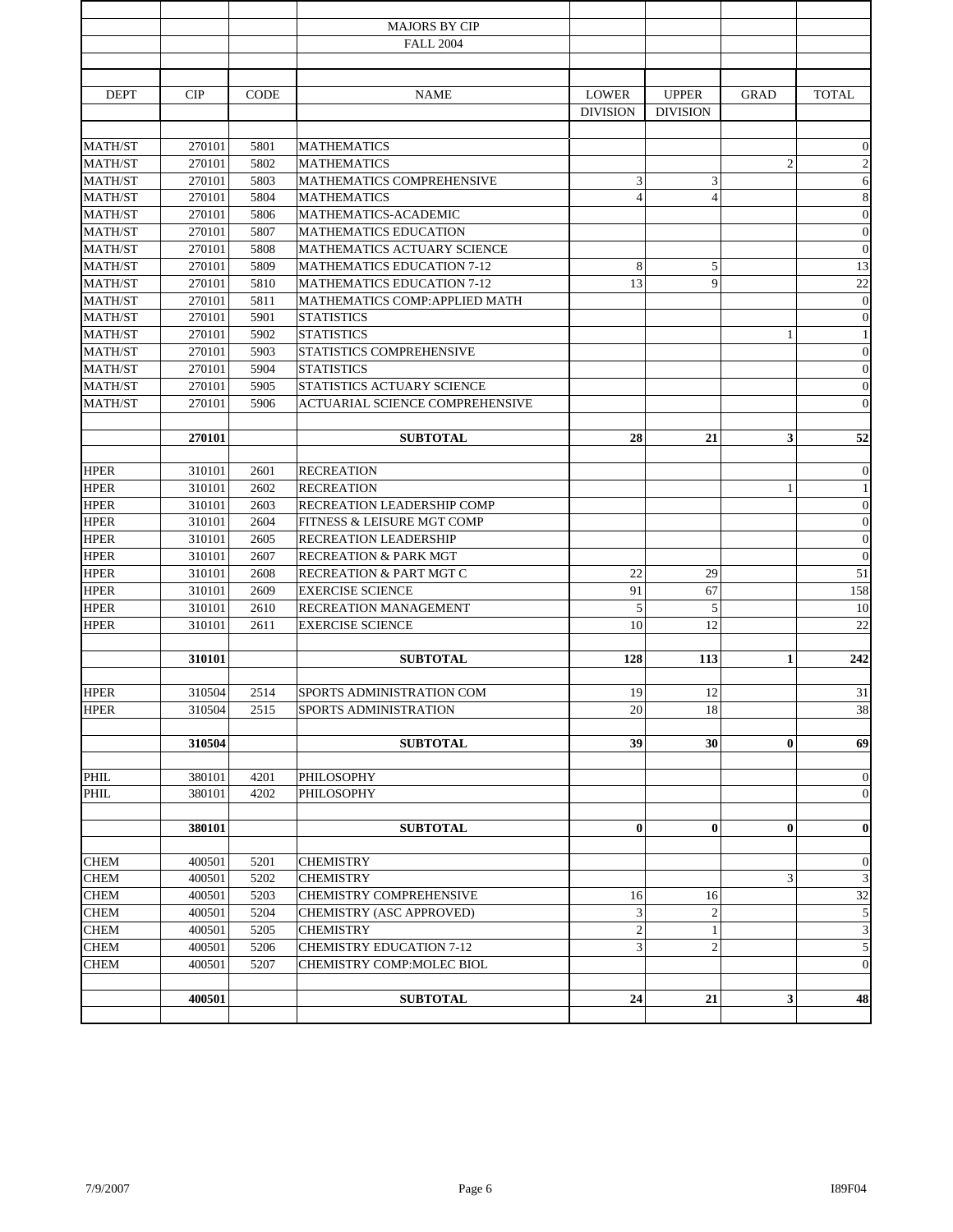|               |            |             | <b>MAJORS BY CIP</b>            |                  |                 |                |                  |
|---------------|------------|-------------|---------------------------------|------------------|-----------------|----------------|------------------|
|               |            |             | <b>FALL 2004</b>                |                  |                 |                |                  |
|               |            |             |                                 |                  |                 |                |                  |
|               |            |             |                                 |                  |                 |                |                  |
| <b>DEPT</b>   | <b>CIP</b> | <b>CODE</b> | <b>NAME</b>                     | <b>LOWER</b>     | <b>UPPER</b>    | <b>GRAD</b>    | <b>TOTAL</b>     |
|               |            |             |                                 | <b>DIVISION</b>  | <b>DIVISION</b> |                |                  |
|               |            |             |                                 |                  |                 |                |                  |
| <b>PHYS</b>   | 400801     | 6201        | <b>PHYSICS</b>                  |                  |                 |                | $\mathbf{0}$     |
| <b>PHYS</b>   | 400801     | 6202        | <b>PHYSICS</b>                  |                  |                 | 1              | $\mathbf{1}$     |
| <b>PHYS</b>   | 400801     | 6203        | PHYSICS COMPREHENSIVE           | 10               | $\mathbf{1}$    |                | 11               |
| <b>PHYS</b>   | 400801     | 6204        | PHYSICAL SCIENCE                |                  | $\mathbf{1}$    |                | $\mathbf{1}$     |
| <b>PHYS</b>   | 400801     | 6205        | <b>PHYSICS</b>                  | 3                | $\sqrt{5}$      |                | $\,$ 8 $\,$      |
| <b>PHYS</b>   | 400801     | 6206        | PHYSICAL SCIENCE ED 7-12        | $\overline{2}$   | $\overline{4}$  |                | $\sqrt{6}$       |
| <b>PHYS</b>   | 400801     | 6207        | PHYSICS EDUCATION               | $\overline{c}$   |                 |                | $\overline{c}$   |
| <b>PHYS</b>   | 400801     | 7407        | PRE-ARCHITECTURE                | 9                |                 |                | $\mathbf{9}$     |
| <b>PHYS</b>   | 400801     | 7408        | PRE-ENGINEERING                 | 15               | $\mathbf{1}$    |                | 16               |
| <b>PHYS</b>   | 400801     | 7409        | PRE-METEOROLOGY                 | $\mathfrak{2}$   |                 |                | $\sqrt{2}$       |
| <b>PHYS</b>   | 400801     | 7410        | PRE-OCEANOGRAPHY                |                  |                 |                | $\mathbf{0}$     |
| <b>PHYS</b>   | 400801     | 8201        | MECHANICAL ENGINEERING          |                  | $\mathbf{1}$    |                | $\mathbf{1}$     |
| <b>PHYS</b>   | 400801     | 8202        | MECHANICAL ENGINEERING          |                  |                 |                | $\boldsymbol{0}$ |
|               |            |             |                                 |                  |                 |                |                  |
|               | 400801     |             | <b>SUBTOTAL</b>                 | 43               | 13              | $\mathbf{1}$   | 57               |
|               |            |             |                                 |                  |                 |                |                  |
| <b>PSYCH</b>  | 420101     | 6401        | <b>PSYCHOLOGY</b>               |                  |                 |                | $\mathbf{0}$     |
| <b>PSYCH</b>  | 420101     | 6402        | <b>PSYCHOLOGY</b>               |                  |                 | $\overline{c}$ | $\sqrt{2}$       |
| <b>PSYCH</b>  | 420101     | 6403        | PSYCHOLOGY COMPREHENSIVE        | 12               | 9               |                | 21               |
| <b>PSYCH</b>  | 420101     | 6404        | HUMAN FACTORS COMPREHENSIVE     |                  |                 |                | $\boldsymbol{0}$ |
| <b>PSYCH</b>  | 420101     | 6405        | PSYCHOBIOLOGY COMPREHENSIVE     | 9                | 10              |                | 19               |
| <b>PSYCH</b>  | 420101     | 6407        | PSYCHOLOGY EDUCATION 7-12       | 1                |                 |                | $\mathbf{1}$     |
| <b>PSYCH</b>  | 420101     | 6408        | <b>PSYCHOLOGY</b>               | 72               | 55              |                | 127              |
| <b>PSYCH</b>  | 420101     | 6409        | PSYCHOLOGY                      | $\overline{2}$   | 6               |                | $\,$ 8 $\,$      |
|               |            |             |                                 |                  |                 |                |                  |
|               | 420101     |             | <b>SUBTOTAL</b>                 | 96               | 80              | $\overline{2}$ | 178              |
|               |            |             |                                 |                  |                 |                |                  |
| CJ            | 430104     | 5401        | <b>CRIMINAL JUSTICE</b>         |                  |                 |                | $\mathbf{0}$     |
| CJ            | 430104     | 5402        | <b>CRIMINAL JUSTICE</b>         |                  |                 | 1              | $\mathbf{1}$     |
| CJ            | 430104     | 5403        | CRIMINAL JUSTICE COMPREHENSIVE  | 28               | 67              |                | 95               |
| CJ            | 430104     | 5404        | <b>CRIMINAL JUSTICE</b>         | 58               | 67              |                | 125              |
|               |            |             |                                 |                  |                 |                |                  |
|               | 430104     |             | <b>SUBTOTAL</b>                 | 86               | 134             | $\mathbf{1}$   | 221              |
|               |            |             |                                 |                  |                 |                |                  |
| <b>SOC WK</b> | 440701     | 6601        | <b>SOCIAL WORK</b>              |                  |                 |                | $\mathbf{0}$     |
| <b>SOC WK</b> | 440701     | 6602        | <b>SOCIAL WORK</b>              |                  |                 |                | $\mathbf{0}$     |
| <b>SOC WK</b> | 440701     | 6604        | <b>SOCIAL WORK</b>              |                  |                 |                | $\boldsymbol{0}$ |
| <b>SOC WK</b> | 440701     | 6606        | SOCIAL WORK COMPREHENSIVE       | 42               | 48              |                | 90               |
|               |            |             |                                 |                  |                 |                |                  |
|               | 440701     |             | <b>SUBTOTAL</b>                 | 42               | 48              | $\bf{0}$       | 90               |
|               |            |             |                                 |                  |                 |                |                  |
| <b>ECON</b>   | 450601     | 1301        | <b>ECONOMICS</b>                |                  |                 |                | $\mathbf{0}$     |
| <b>ECON</b>   | 450601     | 1302        | <b>ECONOMICS</b>                |                  |                 |                | $\boldsymbol{0}$ |
| <b>ECON</b>   | 450601     | 1304        | <b>ECONOMICS EDUCATION 7-12</b> |                  |                 |                | $\boldsymbol{0}$ |
| <b>ECON</b>   | 450601     | 1306        | <b>ECONOMICS</b>                |                  |                 |                | $\mathbf{0}$     |
| <b>ECON</b>   | 450601     | 1307        | <b>ECONOMICS</b>                | $\boldsymbol{2}$ | 3               |                | $\sqrt{5}$       |
| <b>ECON</b>   | 450601     | 1309        | <b>BUSINESS ECONOMICS COMP</b>  | 3                | 14              |                | 17               |
|               |            |             |                                 |                  |                 |                |                  |
|               | 450601     |             | <b>SUBTOTAL</b>                 | 5                | 17              | $\bf{0}$       | $\bf{22}$        |
|               |            |             |                                 |                  |                 |                |                  |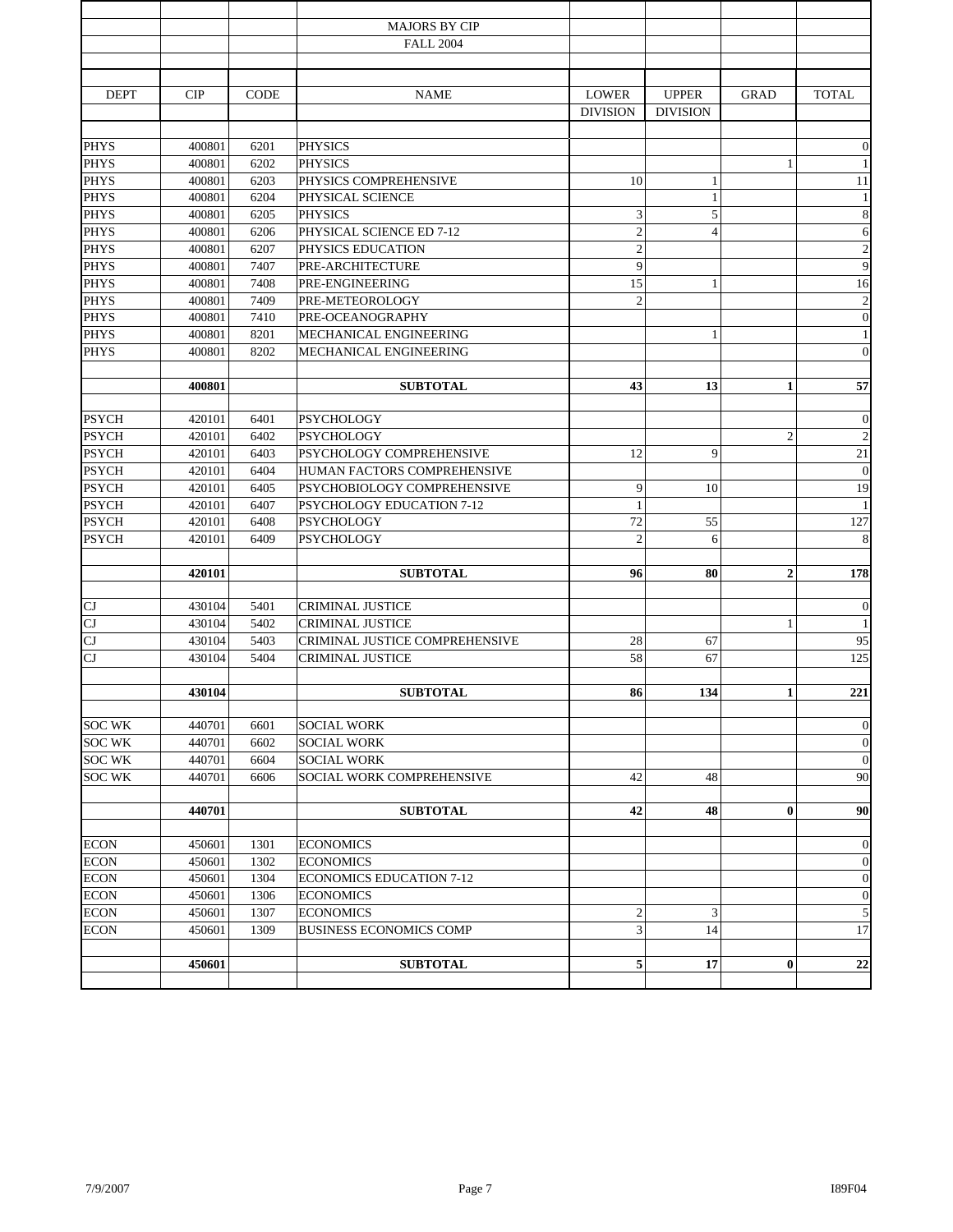|                 |        |             | <b>MAJORS BY CIP</b>                |                 |                  |              |                  |
|-----------------|--------|-------------|-------------------------------------|-----------------|------------------|--------------|------------------|
|                 |        |             | <b>FALL 2004</b>                    |                 |                  |              |                  |
|                 |        |             |                                     |                 |                  |              |                  |
| <b>DEPT</b>     | CIP    | <b>CODE</b> | <b>NAME</b>                         | <b>LOWER</b>    | <b>UPPER</b>     | <b>GRAD</b>  | <b>TOTAL</b>     |
|                 |        |             |                                     | <b>DIVISION</b> | <b>DIVISION</b>  |              |                  |
|                 |        |             |                                     |                 |                  |              |                  |
| <b>GEOG</b>     | 450701 | 5501        | <b>GEOGRAPHY</b>                    |                 |                  |              | $\boldsymbol{0}$ |
| <b>GEOG</b>     | 450701 | 5502        | <b>GEOGRAPHY</b>                    |                 |                  |              | $\mathbf{0}$     |
| <b>GEOG</b>     | 450701 | 5506        | <b>GEOGRAPHY EDUCATION 7-12</b>     |                 |                  |              | $\mathbf{0}$     |
| <b>GEOG</b>     | 450701 | 5507        | <b>EARTH SCIENCE EDUCATION 7-12</b> |                 |                  |              | $\boldsymbol{0}$ |
| <b>GEOG</b>     | 450701 | 5508        | GEOGRAPHY COMP:ENVIRONMENT          | 1               | 5                |              | 6                |
| <b>GEOG</b>     | 450701 | 5509        | <b>GEOGRAPHY COMP:AGRICULTURE</b>   |                 |                  |              | $\boldsymbol{0}$ |
| <b>GEOG</b>     | 450701 | 5510        | <b>GEOGRAPHY</b>                    | $\overline{7}$  | 12               |              | 19               |
| <b>GEOG</b>     | 450701 | 5511        | <b>GEOGRAPHY</b>                    |                 |                  |              | $\boldsymbol{0}$ |
| <b>GEOG</b>     | 450701 | 5512        | GEOGRAPHY COMP: HUMAN - GLO         |                 | $\mathbf{1}$     |              | $\mathbf{1}$     |
|                 | 450701 |             | <b>SUBTOTAL</b>                     | 8               | 18               | $\bf{0}$     | 26               |
|                 |        |             |                                     |                 |                  |              |                  |
| <b>INT STUD</b> | 450901 | 3803        | <b>INTERNATIONAL STUDIES</b>        | 20              | 10               |              | 30               |
|                 | 450901 |             | <b>SUBTOTAL</b>                     | 20              | 10               | $\bf{0}$     | 30               |
|                 |        |             |                                     |                 |                  |              |                  |
| POL SCI         | 451001 | 6301        | POLITICAL SCIENCE                   |                 |                  |              | $\boldsymbol{0}$ |
| POL SCI         | 451001 | 6302        | POLITICAL SCIENCE                   |                 |                  | 1            | $\mathbf{1}$     |
| POL SCI         | 451001 | 6304        | POLITICAL SCIENCE ED 7-12           | $\overline{2}$  | 3                |              | $\overline{5}$   |
| POL SCI         | 451001 | 6305        | PUBLIC ADMINISTRATION               |                 | $\overline{c}$   |              | $\overline{2}$   |
| POL SCI         | 451001 | 6306        | POLITICAL SCIENCE                   | 25              | 30               |              | 55               |
| POL SCI         | 451001 | 6307        | POLITICAL SCIENCE                   | $\overline{4}$  | 6                |              | 10               |
| POL SCI         | 451001 | 7406        | PRE-LAW                             | 5               | $\mathbf{1}$     |              | 6                |
|                 | 451001 |             | <b>SUBTOTAL</b>                     | 36              | 42               | $\mathbf{1}$ | 79               |
|                 |        |             |                                     |                 |                  |              |                  |
| <b>SOC</b>      | 451101 | 6501        | SOCIOLOGY                           |                 |                  |              | $\theta$         |
| SOC             | 451101 | 6502        | SOCIOLOGY                           |                 |                  |              | $\mathbf{0}$     |
| SOC             | 451101 | 6503        | <b>OBSOLETE 94S</b>                 |                 |                  |              | $\boldsymbol{0}$ |
| SOC             | 451101 | 6504        | SOCIOLOGY EDUCATION 7-12            |                 |                  |              | $\overline{0}$   |
| SOC             | 451101 | 6505        | <b>SOCIOLOGY</b>                    | 7               | 14               |              | 21               |
| <b>SOC</b>      | 451101 | 6506        | SOCIOLOGY                           | $\mathbf{1}$    | $\overline{c}$   |              | 3                |
|                 |        |             |                                     | 8               |                  | $\bf{0}$     |                  |
|                 | 451101 |             | <b>SUBTOTAL</b>                     |                 | 16               |              | 24               |
| <b>BUS</b>      | 490104 | 1101        | AIRWAY SCIENCE MANAGEMENT           |                 |                  |              | $\theta$         |
| <b>BUS</b>      | 490104 | 1102        | AIRWAY SCIENCE MANAGEMENT           |                 |                  | $\mathbf{1}$ | $\mathbf{1}$     |
| <b>BUS</b>      | 490104 | 1104        | BUS ADM AIRCRAFT SYSTEMS MGT        | 12              | 16               |              | 28               |
|                 |        |             |                                     |                 |                  |              |                  |
|                 | 490104 |             | <b>SUBTOTAL</b>                     | 12              | 16               | $\mathbf{1}$ | 29               |
| <b>MUS/PERF</b> | 500501 | 4401        | THEATRE                             |                 |                  |              | $\mathbf{0}$     |
| <b>MUS/PERF</b> | 500501 | 4402        | THEATRE                             |                 |                  | 1            | $\mathbf{1}$     |
| <b>MUS/PERF</b> | 500501 | 4403        | SPEECH COM & THEATRE ARTS           |                 |                  |              | $\mathbf{0}$     |
| <b>MUS/PERF</b> | 500501 | 4404        | THEATRE ARTS                        |                 |                  |              | $\mathbf{0}$     |
| <b>MUS/PERF</b> | 500501 | 4405        | THEATRE EDUCATION 7-12              | 3               | $\mathfrak{2}$   |              | 5                |
| <b>MUS/PERF</b> | 500501 | 4406        | THEATRE                             | 10              | $\boldsymbol{7}$ |              | 17               |
| <b>MUS/PERF</b> | 500501 | 4407        | MUSIC THEATRE-THEATRE EMPHASIS      |                 |                  |              | $\mathbf{0}$     |
|                 |        |             |                                     |                 |                  |              |                  |
|                 | 500501 |             | <b>SUBTOTAL</b>                     | 13              | $\boldsymbol{9}$ | $\mathbf{1}$ | 23               |
|                 |        |             |                                     |                 |                  |              |                  |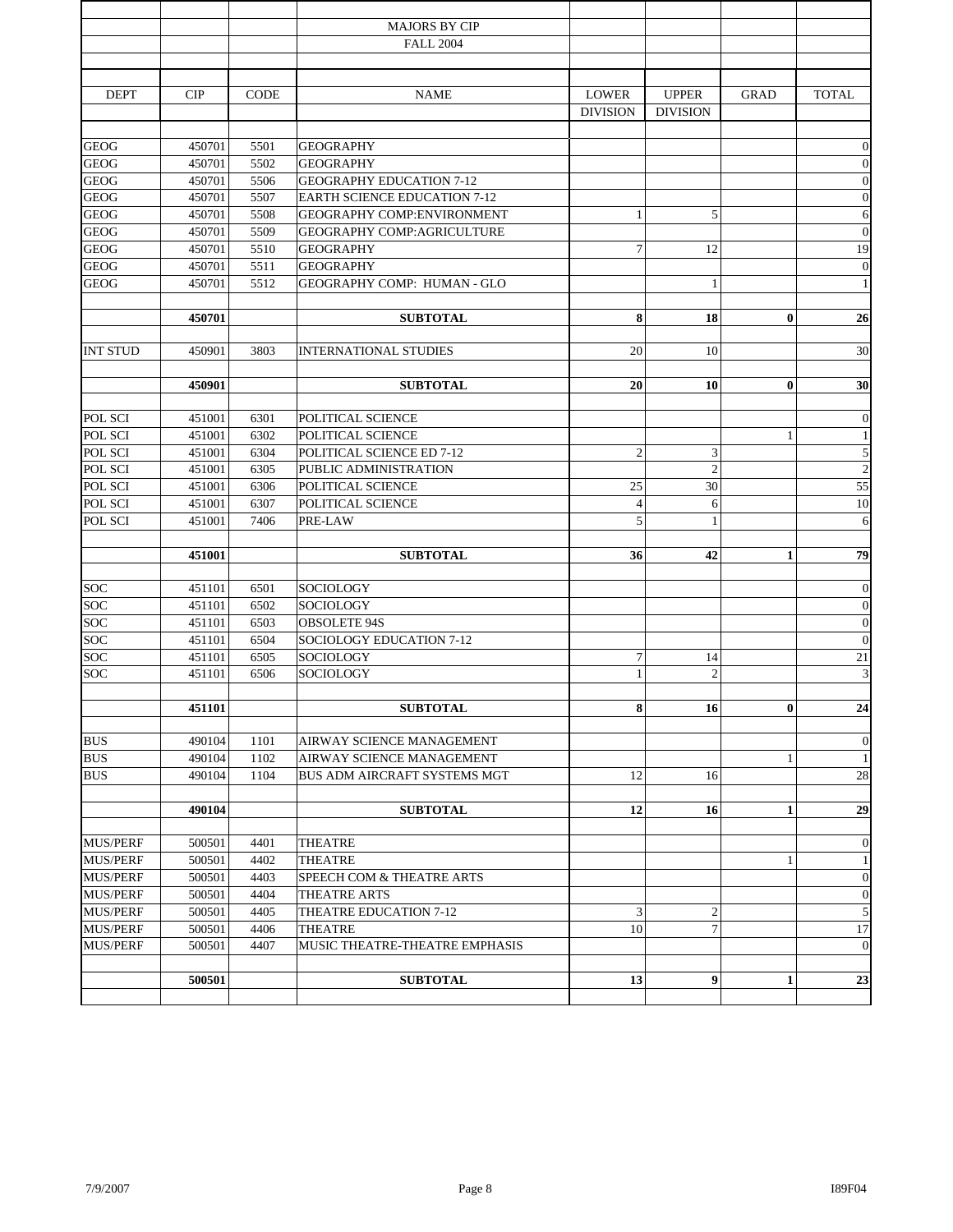|                 |            |             | <b>MAJORS BY CIP</b>            |                 |                 |             |                             |
|-----------------|------------|-------------|---------------------------------|-----------------|-----------------|-------------|-----------------------------|
|                 |            |             | <b>FALL 2004</b>                |                 |                 |             |                             |
|                 |            |             |                                 |                 |                 |             |                             |
| <b>DEPT</b>     | <b>CIP</b> | <b>CODE</b> | <b>NAME</b>                     | <b>LOWER</b>    | <b>UPPER</b>    | <b>GRAD</b> | <b>TOTAL</b>                |
|                 |            |             |                                 | <b>DIVISION</b> | <b>DIVISION</b> |             |                             |
|                 |            |             |                                 |                 |                 |             |                             |
| ART             | 500701     | 3101        | ART                             |                 |                 |             | $\mathbf{0}$                |
| ART             | 500701     | 3102        | <b>ART</b>                      |                 |                 | 8           | $\,$ 8 $\,$                 |
| ART             | 500701     | 3103        | <b>ART COMPREHENSIVE</b>        |                 |                 |             | $\boldsymbol{0}$            |
| <b>ART</b>      | 500701     | 3104        | COMMERCIAL ART COMPREHENSIVE    |                 |                 |             | $\mathbf{0}$                |
| ART             | 500701     | 3105        | ART                             | 10              | $\overline{4}$  |             | 14                          |
| ART             | 500701     | 3106        | <b>ART HISTORY</b>              | 1               | $\overline{2}$  |             | $\ensuremath{\mathfrak{Z}}$ |
| <b>ART</b>      | 500701     | 3107        | <b>ART EDUCATION K-12</b>       | 16              | 17              |             | 33                          |
| ART             | 500701     | 3108        | <b>ART-ACADEMIC</b>             |                 |                 |             | $\boldsymbol{0}$            |
| <b>ART</b>      | 500701     | 3109        | <b>ART EDUCATION</b>            |                 |                 |             | $\mathbf{0}$                |
| ART             | 500701     | 3110        | <b>COMPREHENSIVE STUDIO ART</b> | $\overline{4}$  | 11              |             | 15                          |
| ART             | 500701     | 3111        | VISUAL COMMUNICATIONS & D       | 45              | 53              |             | 98                          |
|                 |            |             |                                 |                 |                 |             |                             |
|                 | 500701     |             | <b>SUBTOTAL</b>                 | 76              | 87              | 8           | 171                         |
| <b>MUS/PERF</b> | 500901     | 4101        | <b>MUSIC</b>                    |                 |                 |             | $\mathbf{0}$                |
| <b>MUS/PERF</b> | 500901     | 4102        | <b>MUSIC</b>                    |                 |                 | 4           | $\overline{4}$              |
| <b>MUS/PERF</b> | 500901     | 4103        | MUSIC BUSINESS COMP             | 3               | 12              |             | 15                          |
| <b>MUS/PERF</b> | 500901     | 4104        | <b>MUSIC</b>                    | 12              | 6               |             | 18                          |
| <b>MUS/PERF</b> | 500901     | 4105        | MUSIC PERFORMANCE               |                 | 3               |             | $\ensuremath{\mathfrak{Z}}$ |
| <b>MUS/PERF</b> | 500901     | 4106        | <b>OBSOLETE 94S</b>             |                 |                 |             | $\boldsymbol{0}$            |
| <b>MUS/PERF</b> | 500901     | 4107        | <b>MUSIC EDUCATION K-12</b>     | 23              | 21              |             | $44\,$                      |
| <b>MUS/PERF</b> | 500901     | 4108        | MUSIC-ACADEMIC                  |                 |                 |             | $\mathbf{0}$                |
| <b>MUS/PERF</b> | 500901     | 4109        | <b>MUSIC EDUCATION</b>          |                 |                 |             | $\boldsymbol{0}$            |
| <b>MUS/PERF</b> | 500901     | 4110        | MUSIC THEATRE-MUSIC EMPHASIS    | 1               | $\mathbf{1}$    |             | $\overline{c}$              |
| <b>MUS/PERF</b> | 500901     | 4111        | <b>PERFORMANCE</b>              | 3               | $\mathbf{1}$    |             | $\overline{4}$              |
| <b>MUS/PERF</b> | 500901     | 4112        | <b>MUSIC THEATRE</b>            | 3               | $\mathfrak{Z}$  |             | 6                           |
| <b>MUS/PERF</b> | 500901     | 4113        | <b>MUSIC BUSINESS</b>           | 16              | $\sqrt{2}$      |             | 18                          |
| <b>MUS/PERF</b> | 500901     | 7303        | PRE-MUSIC THERAPY               | $\overline{2}$  | $\mathbf{1}$    |             | $\mathfrak{Z}$              |
|                 |            |             |                                 |                 |                 |             |                             |
|                 | 500901     |             | <b>SUBTOTAL</b>                 | 63              | 50              | 4           | 117                         |
| CD              | 510201     | 2903        | <b>COMMUNICATION DISORDERS</b>  | 25              | 25              |             | 50                          |
| CD              | 510201     | 2904        | SPEECH/LANGUAGE PATHOLOGY       |                 |                 | 26          | 26                          |
|                 |            |             |                                 |                 |                 |             |                             |
|                 | 510201     |             | <b>SUBTOTAL</b>                 | 25              | 25              | 26          | 76                          |
|                 |            |             |                                 |                 |                 |             |                             |
| <b>HLTHSCI</b>  | 510999     | 5603        | MEDICAL TECHNOLOGY COMP         | 7               | 6               |             | 13                          |
| <b>HLTHSCI</b>  | 510999     | 5604        | RADIOGRAPHY COMPREHENSIVE       | 40              | 33              |             | 73                          |
| <b>HLTHSCI</b>  | 510999     | 5605        | RESPIRATORY THERAPY             |                 |                 |             | $\mathbf{0}$                |
| <b>HLTHSCI</b>  | 510999     | 5606        | <b>HEALTH SCIENCES</b>          | 1               |                 |             | $\mathbf{1}$                |
| <b>HLTHSCI</b>  | 510999     | 5607        | RESPIRATORY THERAPY COMP        | $\overline{c}$  | 8               |             | 10                          |
|                 | 510999     |             | <b>SUBTOTAL</b>                 | 50              | 47              | $\bf{0}$    | 97                          |
|                 |            |             |                                 |                 |                 |             |                             |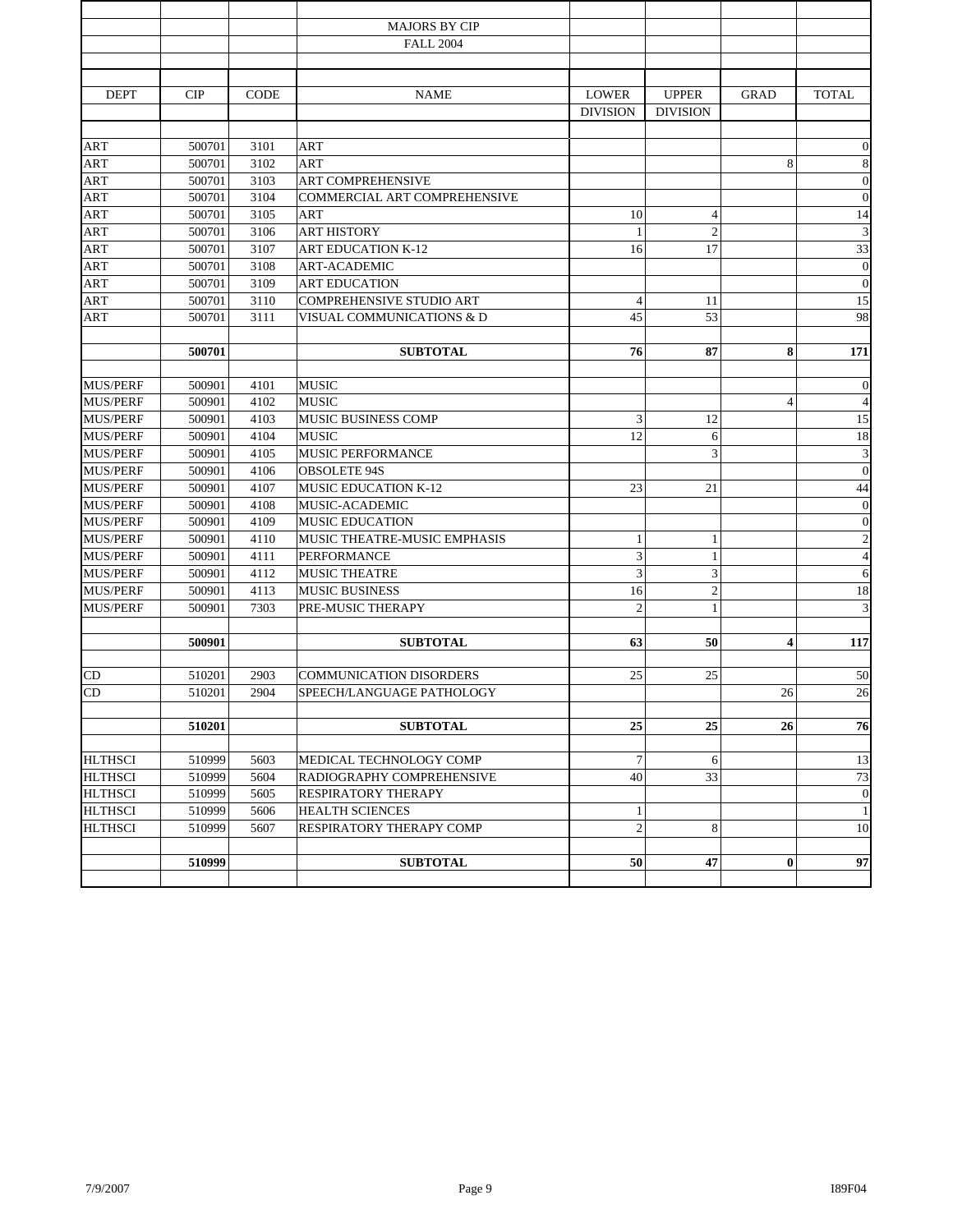|                                    |                  |              | <b>MAJORS BY CIP</b>                                 |                      |                                |                |                              |
|------------------------------------|------------------|--------------|------------------------------------------------------|----------------------|--------------------------------|----------------|------------------------------|
|                                    |                  |              | <b>FALL 2004</b>                                     |                      |                                |                |                              |
|                                    |                  |              |                                                      |                      |                                |                |                              |
| <b>DEPT</b>                        | CIP              | <b>CODE</b>  | <b>NAME</b>                                          | <b>LOWER</b>         | <b>UPPER</b>                   | <b>GRAD</b>    | <b>TOTAL</b>                 |
|                                    |                  |              |                                                      | <b>DIVISION</b>      | <b>DIVISION</b>                |                |                              |
|                                    |                  |              |                                                      |                      |                                |                |                              |
| <b>HLTHSCI</b>                     | 511199           | 7503         | PRE-CHIROPRACTIC                                     | 6                    | $\overline{c}$                 |                | $\,8\,$                      |
| <b>HLTHSCI</b>                     | 511199           | 7504         | PRE-DENTAL                                           | 8                    | 3                              |                | 11                           |
| <b>HLTHSCI</b>                     | 511199           | 7505         | PRE-DENTAL HYGIENE                                   | 11                   | $\overline{c}$                 |                | 13                           |
| <b>HLTHSCI</b>                     | 511199           | 7506         | PRE-MEDICAL                                          | 45                   | $\overline{c}$                 |                | 47                           |
| <b>HLTHSCI</b>                     | 511199           | 7507         | PRE-MORTUARY SCIENCE                                 | $\overline{c}$       |                                |                | $\overline{c}$               |
| <b>HLTHSCI</b>                     | 511199           | 7508         | PRE-NUCLEAR MEDICINE TECH                            | 3                    |                                |                | $\mathfrak{Z}$               |
| <b>HLTHSCI</b>                     | 511199           | 7509         | PRE-OCCUPATIONAL THERAPY                             | 5                    | $\mathbf{1}$                   |                | 6                            |
| <b>HLTHSCI</b>                     | 511199           | 7510         | PRE-OPTOMETRY                                        | 6                    | $\mathbf{1}$                   |                | $\boldsymbol{7}$             |
| <b>HLTHSCI</b>                     | 511199           | 7511         | PRE-PHARMACY                                         | 42                   | 5                              |                | 47<br>41                     |
| <b>HLTHSCI</b><br><b>HLTHSCI</b>   | 511199<br>511199 | 7512<br>7513 | PRE-PHYSICAL THERAPY<br>PRE-PHYSICIAN'S ASSISTANT    | 40<br>$\overline{4}$ | $\mathbf{1}$<br>$\overline{c}$ |                | 6                            |
| <b>HLTHSCI</b>                     | 511199           | 7514         | PRE-PODIATRY                                         |                      |                                |                | $\mathbf{0}$                 |
| <b>HLTHSCI</b>                     | 511199           | 7515         | PRE-VETERINARY                                       | 20                   | 6                              |                | 26                           |
| <b>HLTHSCI</b>                     | 511199           | 7516         | PRE-RADIOLOGY                                        | 24                   | 5                              |                | 29                           |
| <b>HLTHSCI</b>                     | 511199           | 7517         | <b>OBSOLETE 91S</b>                                  |                      |                                |                | $\mathbf{0}$                 |
| <b>HLTHSCI</b>                     | 511199           | 7519         | PRE-DIETETICS                                        |                      |                                |                | $\theta$                     |
| <b>HLTHSCI</b>                     | 511199           | 7520         | PRE-HEALTH INFORMATION MA                            | -1                   |                                |                | $\mathbf{1}$                 |
| <b>HLTHSCI</b>                     | 511199           | 7521         | PRE-CARDIOVASCULAR PERFUS                            |                      |                                |                | $\overline{0}$               |
| <b>HLTHSCI</b>                     | 511199           | 7901         | PRE-NURSING                                          | 111                  | 30                             | 7              | 148                          |
| <b>NURS</b>                        | 511199           | 6103         | <b>OBSOLETE 91S</b>                                  |                      |                                |                | $\theta$                     |
|                                    |                  |              |                                                      |                      |                                |                |                              |
|                                    | 511199           |              | <b>SUBTOTAL</b>                                      | 328                  | 60                             | $\overline{7}$ | 395                          |
|                                    |                  |              |                                                      |                      |                                |                |                              |
| <b>BUS</b><br><b>BUS</b>           | 520201           | 1103         | BUS ADM AIRWAY SCIENCE MGMT                          |                      | 3                              |                | $\mathfrak{Z}$               |
| <b>BUS</b>                         | 520201           | 1201<br>1202 | <b>BUSINESS</b><br><b>BUSINESS</b>                   |                      |                                | 17             | $\mathbf{0}$<br>17           |
| <b>BUS</b>                         | 520201<br>520201 | 1203         | <b>BUSINESS ADMINISTRATION COMP</b>                  | 323                  | 355                            |                | 678                          |
| <b>BUS</b>                         | 520201           | 1204         | OFFICE ADMINISTRATION COMP                           |                      |                                |                | $\mathbf{0}$                 |
| <b>BUS</b>                         | 520201           | 1205         | <b>BUSINESS ADMINISTRATION</b>                       | 11                   | 38                             |                | 49                           |
| <b>BUS</b>                         | 520201           | 1213         | <b>BUSINESS ADMINISTRATION</b>                       |                      |                                | 29             | 29                           |
| <b>BUS</b>                         | 520201           | 1218         | <b>BUSINESS &amp; TECHNOLOGY</b>                     |                      |                                |                | $\mathbf{0}$                 |
| <b>BUS</b>                         | 520201           | 1219         | <b>MBA APPLICANT</b>                                 |                      |                                | 15             | 15                           |
|                                    |                  |              |                                                      |                      |                                |                |                              |
|                                    | 520201           |              | <b>SUBTOTAL</b>                                      | 334                  | 396                            | 61             | 791                          |
|                                    |                  |              |                                                      |                      |                                |                |                              |
| <b>IND TECH</b>                    | 520205           | 1501         | INDUSTRIAL TECHNOLOGY                                |                      |                                |                | $\boldsymbol{0}$             |
| <b>IND TECH</b>                    | 520205           | 1502         | INDUSTRIAL TECHNOLOGY                                |                      |                                | 5              | $\sqrt{5}$                   |
| <b>IND TECH</b>                    | 520205           | 1503         | INDUSTRIAL TECHNOLOGY COMP                           |                      |                                |                | $\mathbf{0}$                 |
| <b>IND TECH</b><br><b>IND TECH</b> | 520205           | 1504         | <b>MANAGEMENT TECH: INDUST COMP</b>                  |                      |                                |                | $\mathbf{0}$<br>$\mathbf{0}$ |
| <b>IND TECH</b>                    | 520205<br>520205 | 1505<br>1506 | <b>OBSOLETE 94S</b><br>TELECOMMUNICATIONS MANAGEMENT | 10                   | 31                             |                | 41                           |
| <b>IND TECH</b>                    | 520205           | 1507         | <b>OBSOLETE 93F</b>                                  |                      |                                |                | $\mathbf{0}$                 |
| <b>IND TECH</b>                    | 520205           | 1508         | <b>INDUSTRIAL TECHNOLOGY</b>                         |                      |                                |                | $\mathbf{0}$                 |
| <b>IND TECH</b>                    | 520205           | 1510         | INDUSTRIAL DISTRIBUTION                              | 57                   | 90                             |                | 147                          |
| <b>IND TECH</b>                    | 520205           | 1511         | OBSOLETE 93F                                         |                      |                                |                | $\boldsymbol{0}$             |
| <b>IND TECH</b>                    | 520205           | 1512         | <b>OBSOLETE 93F</b>                                  |                      |                                |                | $\boldsymbol{0}$             |
| <b>IND TECH</b>                    | 520205           | 1513         | CONSTRUCTION MGMT TECH COMP                          |                      | $\mathbf{1}$                   |                | $\mathbf{1}$                 |
| <b>IND TECH</b>                    | 520205           | 1514         | INDUSTRIAL TECHNOLOGY                                | $\mathfrak{2}$       | $\overline{4}$                 |                | 6                            |
| <b>IND TECH</b>                    | 520205           | 1515         | INDUSTRIAL TECHNOLOGY                                |                      |                                |                | $\mathbf{0}$                 |
| <b>IND TECH</b>                    | 520205           | 1516         | CONSTRUCTION MANAGEMENT C                            | 55                   | 67                             |                | 122                          |
| <b>IND TECH</b>                    | 520205           | 1517         | AVIATION SYSTEMS MGT COMP                            | 11                   | $\overline{2}$                 |                | 13                           |
|                                    |                  |              |                                                      |                      |                                |                |                              |
|                                    | 520205           |              | <b>SUBTOTAL</b>                                      | 135                  | 195                            | 5              | 335                          |
|                                    |                  |              |                                                      |                      |                                |                |                              |
| <b>HPER</b>                        | 520903           | 2606         | TRAVEL/TOURISM COMPREHENSIVE                         |                      | $\overline{2}$                 |                | $\sqrt{2}$                   |
|                                    | 520903           |              | <b>SUBTOTAL</b>                                      | $\bf{0}$             | $\overline{2}$                 | $\bf{0}$       | $\mathbf 2$                  |
|                                    |                  |              |                                                      |                      |                                |                |                              |
| <b>HIST</b>                        | 540101           | 5701         | <b>HISTORY</b>                                       |                      |                                |                | $\theta$                     |
| <b>HIST</b>                        | 540101           | 5702         | <b>HISTORY</b>                                       |                      |                                | 11             | $11\,$                       |